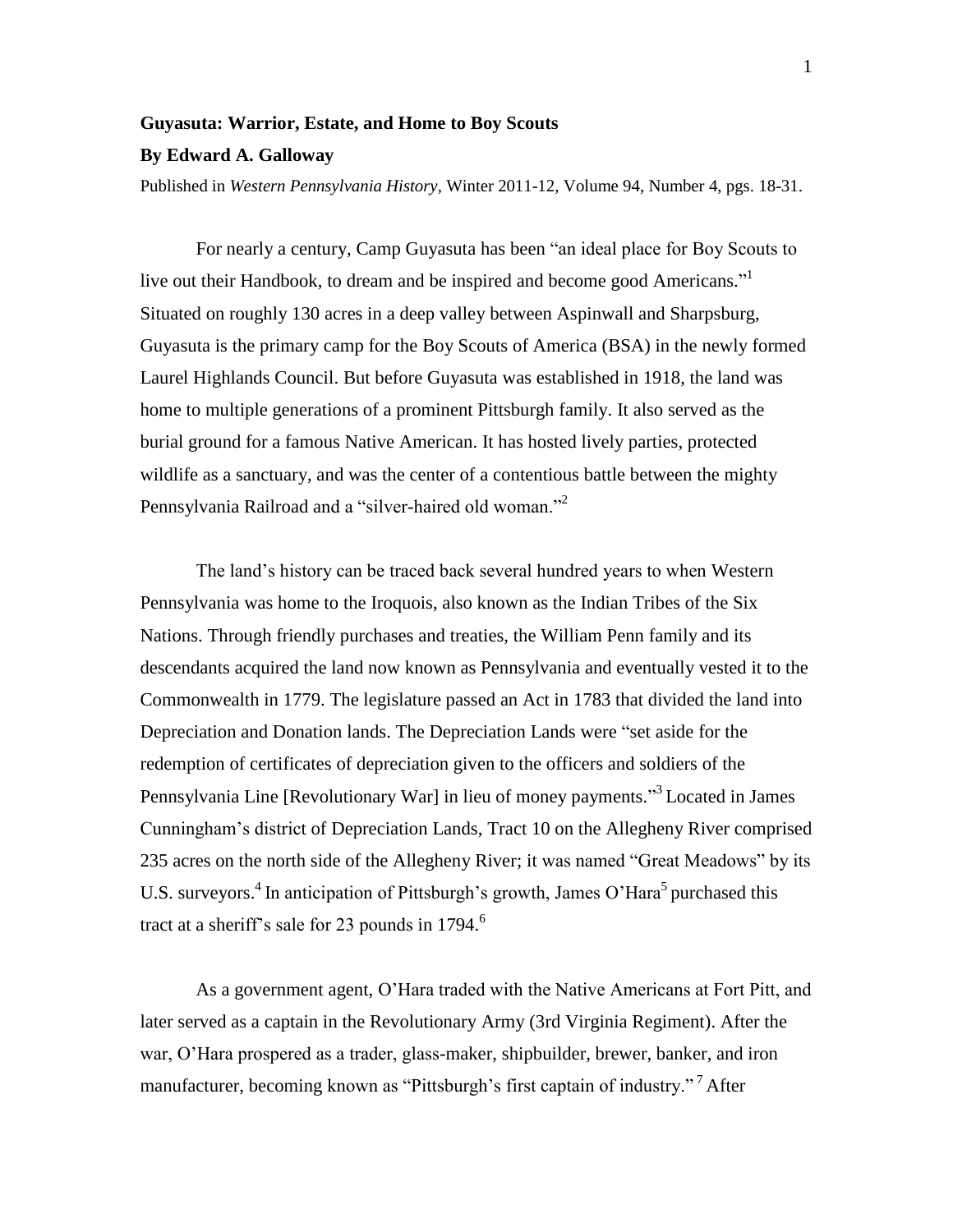acquiring "Great Meadows," he renamed the property "Guyasuta" in honor of the famous chief of the Seneca tribe of the Six Nations, and invited him to live on the property.

Chief Guyasuta figured prominently in Western Pennsylvania"s early history. He had been George Washington's guide during the young British lieutenant's first foray into this territory in  $1753$ .<sup>8</sup> During the ensuing French and Indian War, Guyasuta allied himself and the Six Nations to both the French and English. However, the English victors did not keep their word to the Indian tribes about stopping further settlement in the Ohio Valley, which led to Guyasuta's participation in Chief Pontiac's effort in 1763 to drive out English settlers from the newly won lands. When it was clear the English were not departing, Guyasuta befriended the English and helped negotiate an end to hostilities with Colonel Henry Bouquet. After the war between Britain and the American colonists, Guyasuta promoted friendly relations with the new U.S. government; one writer noted, "He was frequently at or in the neighborhood of Fort Pitt, and had unbounded influence with his people, an influence he generally exerted for good and in the interest of the colonies."<sup>9</sup> Guyasuta spent his remaining years making peace treaties with the Americans.

When the Indian chief died around 1800, reportedly he was buried on the O"Hara property. According to one reference, "On the meadow near the mouth of Guyasuta Run the lodge of the famous Indian chief of that name is said to have been located; and his grave beneath two ancient trees a few rods east of the Darlington mansion-house was a well-known landmark for more than a century."<sup>10</sup>

James O"Hara and his wife, Mary Carson, had six children. When James died in 1819 at his home on the banks of the Monongahela, $^{11}$  son Richard inherited Guyasuta, though there were no extant buildings on the estate other than a hunting  $\log e$ .<sup>12</sup> Presumably, Richard built a house on the property shortly thereafter since his daughter, Mary Carson O'Hara, stated she was born at Guyasuta in  $1824$ <sup>13</sup> Mary, who inherited the property upon her father"s death in 1840, was a highly educated woman, well-read not only in English, but Italian, German, French, and Spanish. In 1845 she married 30-yearold William Darlington, an attorney by vocation but a historian by avocation. William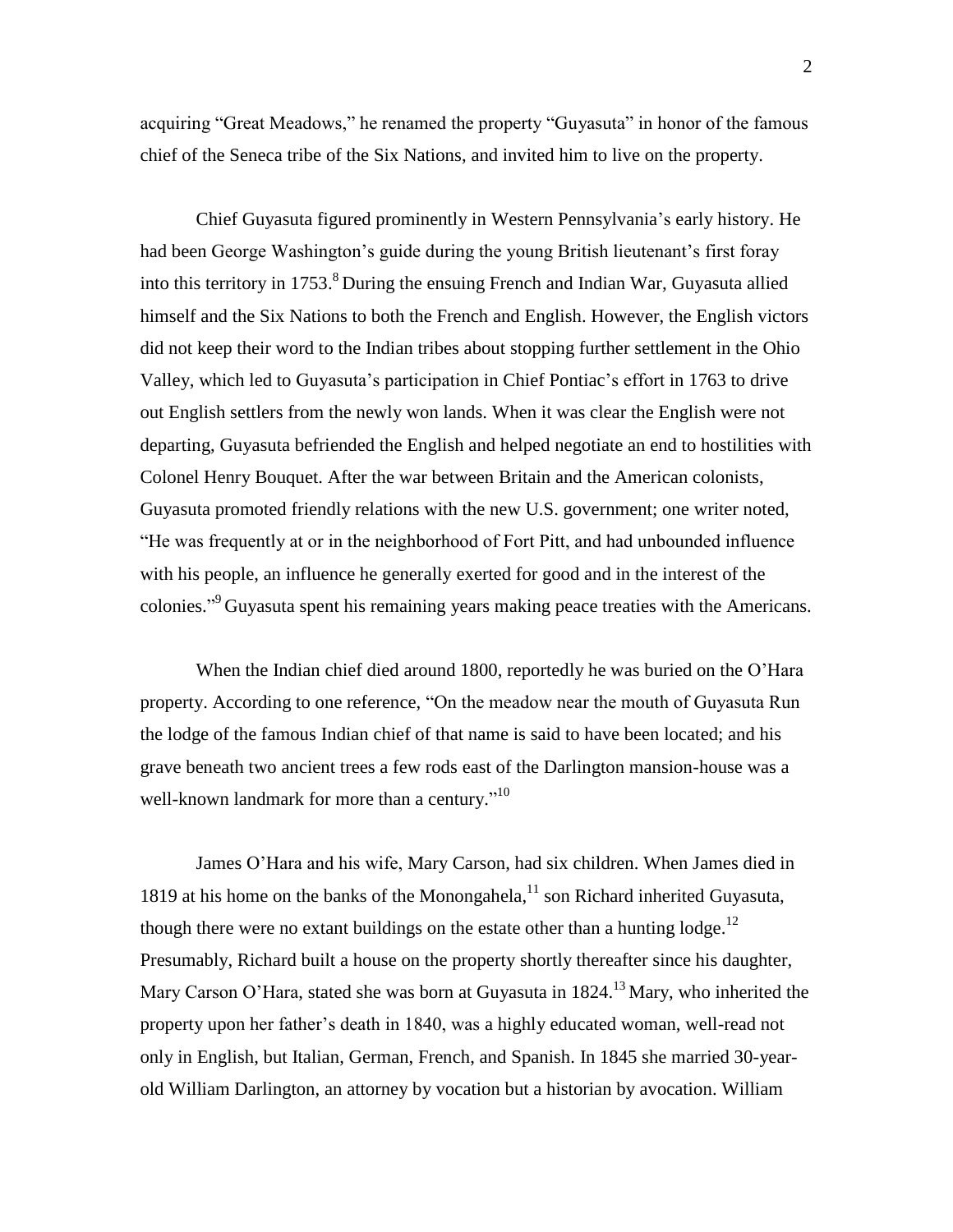tore down the house and constructed a new home, writing in his diary "new house occupied" on June 1,  $1846$ .<sup>14</sup>This home, "a commodious, rambling two-story brick structure  $\ldots$  painted a dark yellow,"<sup>15</sup> was where the newlyweds settled and raised their three children: O"Hara, Mary, and Edith Darlington. They referred to both the estate and house as Guyasuta.

By this time, the Pennsylvania Railroad had laid tracks across the portion of the property adjacent to the Allegheny River, just north of the home. The Italianate-style home enjoyed a stately view of the water, and guests traveling from the railroad's Guyasuta Station were shaded by dozens of oak trees bordering the driveway. One frequent visitor to the house remarked:

The grounds surrounding the house were beautiful. All the land to the right as one entered the estate had been left in its natural beauty. Of course the underbrush had been cleared away and there were footpaths for those who loved to walk among the fine old trees and search for wild flowers, early buds, or fern, and other beauties of nature so luxuriant. At quite a distance from the house one came upon a resthouse, where the view overlooking the river was inviting and pleasant. The broad benches inside the lattice framed retreat were welcome after a tramp through the grounds. One eagerly sought an opportunity to rest and talk with companions or to daydream in solitude there.<sup>16</sup>

As evidenced by their extensive collection of books, manuscripts, and maps related to Western Pennsylvania"s colonial and revolutionary history, the Darlingtons had a love of history and preservation and passed that passion on to their children. Mary was an influential member of the Pittsburgh chapter of the Daughters of the American Revolution (DAR) of Allegheny County. Her sister, Edith, served as president of DAR and fought to preserve the Fort Pitt Block House from destruction by the Pennsylvania Railroad, foreshadowing events to come that would affect her family personally. When William died in September 1889, his obituary said he was "worth about \$2,000,000, and occupied a homestead built after the style of a baronial castle of a hundred years ago."<sup>17</sup>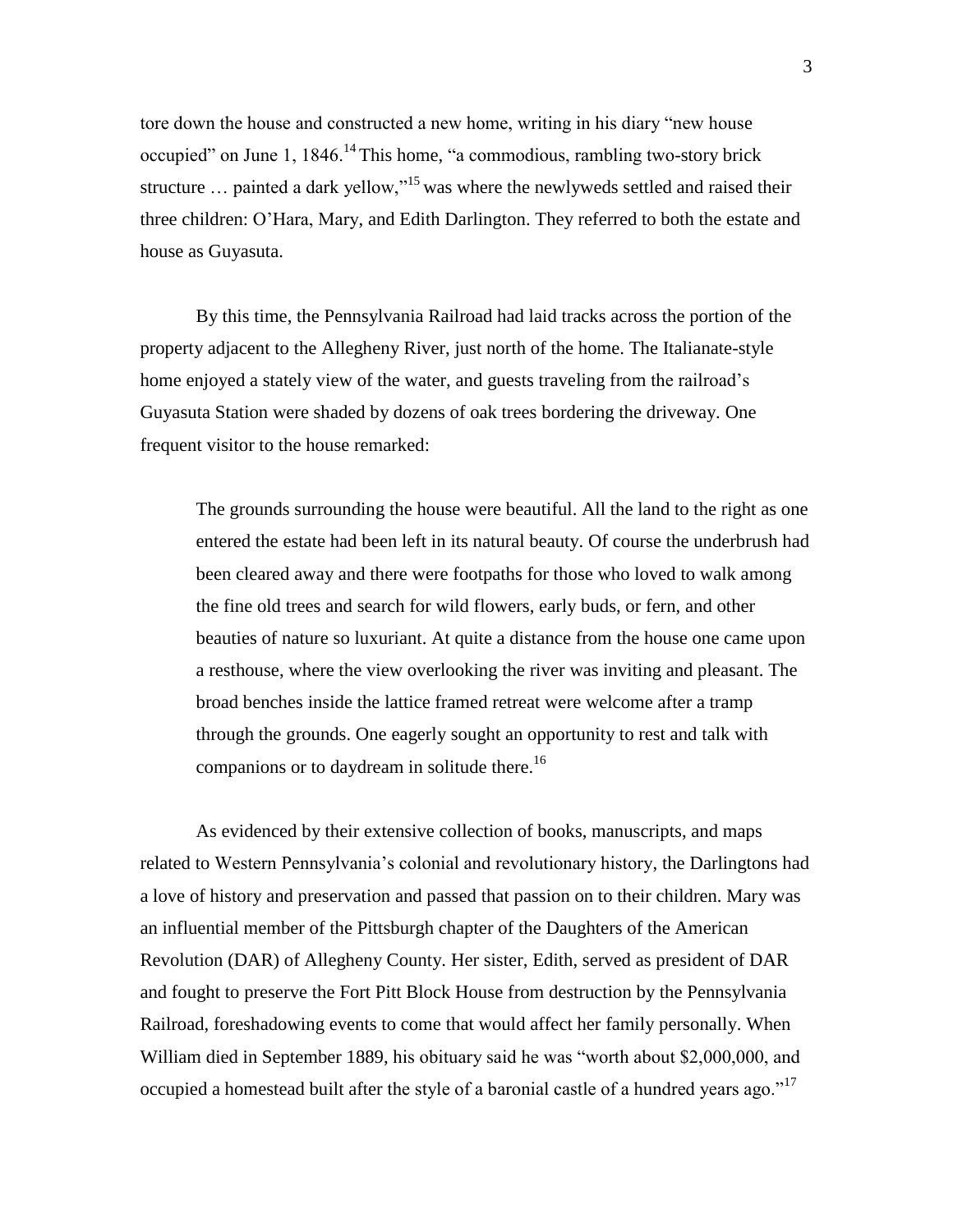Although another 14 years would pass uneventfully, the year 1903 marked the beginning of a long and protracted battle between the Darlingtons and the Pennsylvania Railroad. A *Pittsburgh Press* article dated February 23, 1903, describes the railroad company"s desire to purchase a few acres of the property along the water as part of a larger plan to build an extensive railroad yard between Sharpsburg and Aspinwall. As a way of preparing "vast improvements" on its West Penn division, the company wanted to handle bigger freight transportation along a new route that did not follow the old canal path along the base of the hills. Rather, a straighter, elevated track would serve as the primary means of travel along the Allegheny River"s north banks.

The Pennsylvania Railroad slowly acquired two miles of riverfront property through "options," meaning it gained control of the property for the time being. However, the only land not secured was the Darlington property, which consisted of about eight acres on both sides of the old railroad line; the proposed track line ran directly through the house." As the *Press* wrote, on the river side sat the "old Darlington homestead … on this account the owners have refused to sell."<sup>18</sup> Not to be deterred, the railroad prepared to enter into condemnation proceedings in the Allegheny County courts.

The railroad filed its proceedings in the summer of 1905, but by 1906, Mary Darlington (the mother, aged 82) still had not budged. *The Pittsburg Leader* reported, "Mrs. Darlington realizes that to leave Guyasuta would be almost a mortal wound to her for she has its memories so closely allied with and entwined about her life that it would be like withdrawing the support of the mighty oak from the weak and clinging vine.<sup> $19$ </sup> On September 24, *The Pittsburgh Press* reported that she had retained attorney Samuel Ammon, her son-in-law, to represent the family"s interest in opposing further railroad improvements. The reason was that the railroad now wanted to eradicate Six Mile Island, which sat directly south of Guyasuta in the Allegheny River but was believed to be part of the Darlington estate.

By December, the paper indicated that a decision from retiring Attorney General Hampton Carson was expected any day on the railroad's right to take the property under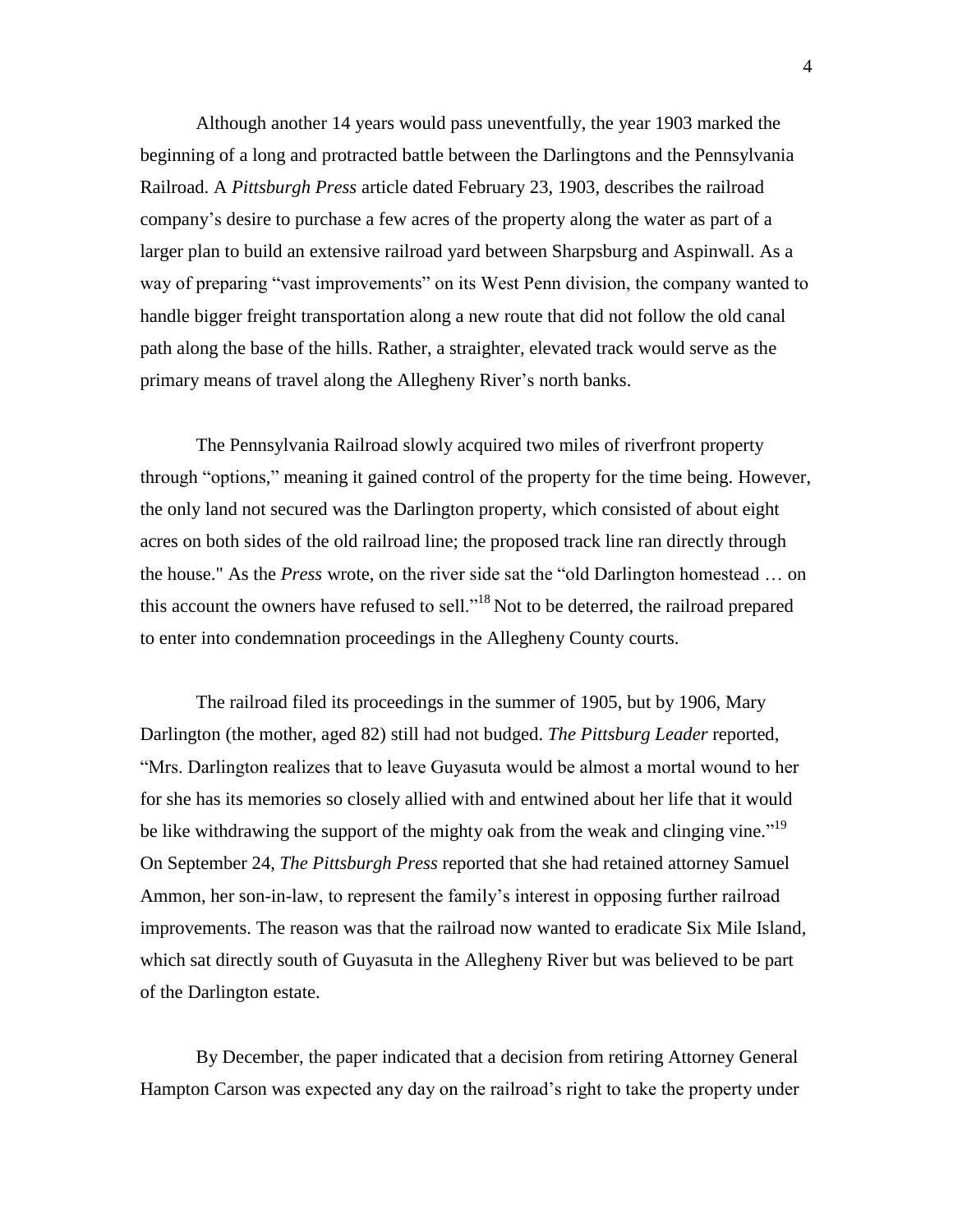eminent domain.<sup>20</sup> The paper described the property as being a "magnificent domain of several hundred acres, and has a mansion house, built just previous to the opening of the Civil War." $^{21}$ 

Apparently the railroad offered Mrs. Darlington a substantial sum of money, but she still refused "being so attached to the old place" that she fought the company "with every resource at her command."<sup>22</sup> She in fact countersued by filing a bill of restraint "on the ground that the granting of the company"s wishes would be an infraction of her riparian rights" (a person who owns land on the bank of a natural watercourse or body of water).<sup>23</sup> Pitting this "silvered-hair old woman" against the mighty Pennsylvania Railroad inevitably drew the interest of Pittsburgh society, who eagerly watched the contest. To many, Mrs. Darlington was a heroine; indeed, she never capitulated to the railroad, living out her life at Guyasuta until her death there on June 18, 1915.

The land had been in Mary"s family since her grandfather had acquired it in 1794. Now the property passed to her three surviving children, although her son would only live another year before he died at Guyasuta. The daughters, Mary and Edith, remained at Guyasuta and continued to rebuff offers from the railroad for several more years.

During this time, the Boy Scouts made their first appearance at Guyasuta, though it"s not known how the Scouts and the Darlington family were introduced or how the Scouts came to camp on the property. The first record is a news story in spring 1918: *The Pittsburgh Press* indicated that the hard winter had prevented the Scouts from camping outside, but "tonight 50 will do it at 'Guyasuta creek' on the Darlington estate."<sup>24</sup> The April 20 issue says that "Burdick tents have been secured for the occasion and each man will be required to cook his supper." The Boy Scouts were "under the charge of 'Grizzly' Smith who will tell the story of Chief Guyasuta and the land upon which they camped."

The Scouting organization was founded in the United States only a few years earlier, in 1910. As the movement spread west, each newly formed Boy Scout region was administrated separately. In fact, the area between Millvale and East Deer Township was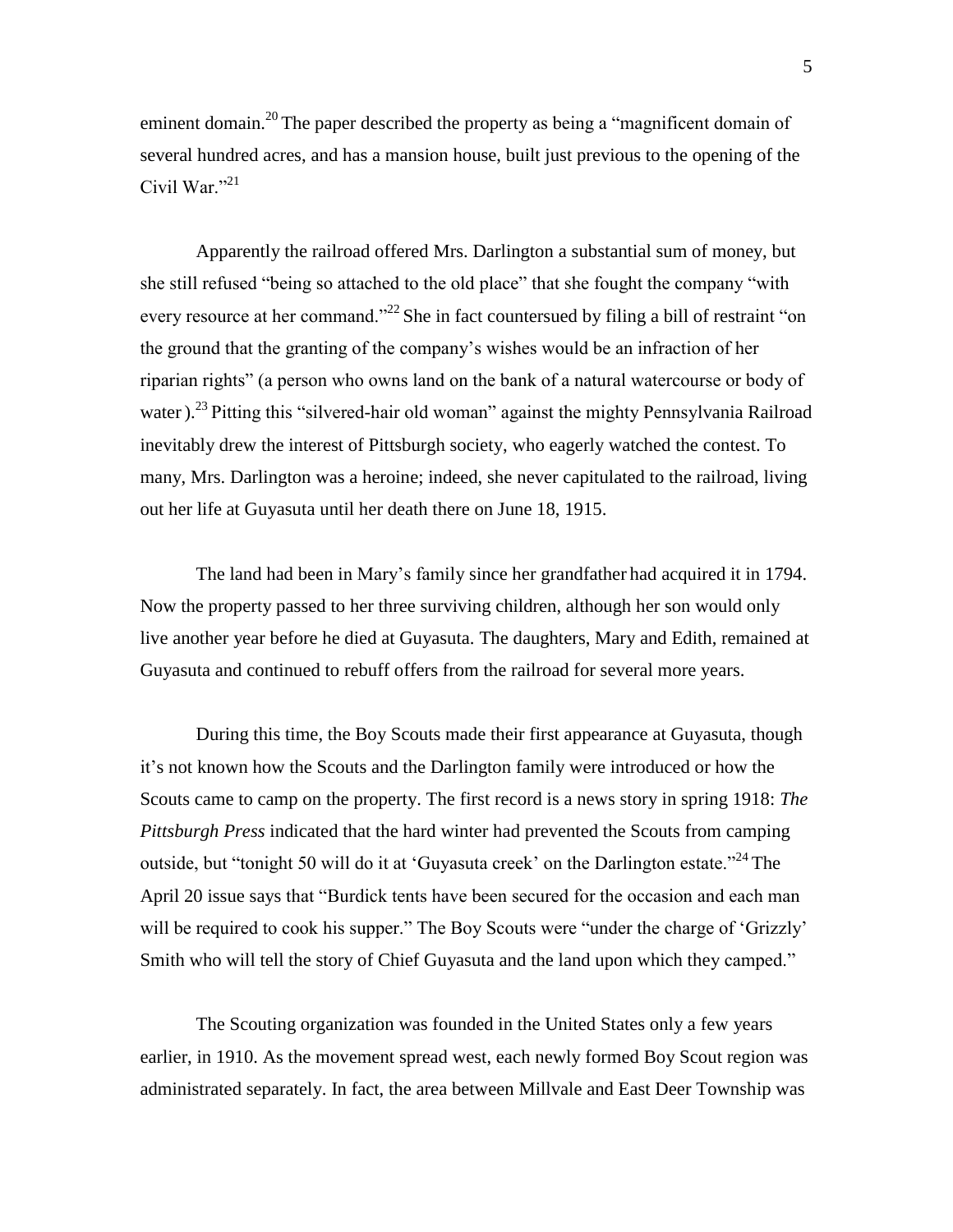first known as the Guyasuta Council. When it merged into the larger Allegheny Council in 1914, the area retained the name Guyasuta District, becoming one of many other districts comprising the Council. Through some unknown circumstances, Mary and Edith welcomed this new boys' organization to camp on their property.

Perhaps their invitation to the Boy Scouts was in part done on purpose as they continued to fight the Pennsylvania Railroad to retain the property. Or perhaps their brother, O"Hara, had earlier made connections to the Boy Scouts; he had a love of the outdoors and natural history as exhibited in the books he collected for his library. These are only conjectures since the historical record is unfortunately silent.

By 1918, a world war had been raging for several years, and the federal government required innumerable resources to offer resistance to the growing German empire. The Darlingtons had successfully fought the Pennsylvania Railroad for 15 years, but were no match against the U.S. government, which took over the railroads during the Great War. In June 1918, the two daughters "reluctantly surrendered" 27 acres for the government to build a new railroad line through their property.<sup>25</sup> While the court decided the property value for appropriate compensation, Mary and Edith were forced to vacate it within 30 days. Guyasuta was then torn down, its library and furnishings bequeathed to the University of Pittsburgh. $^{26}$ 

Miss Mary Darlington told the *Leader*, "We have lived here all our lives because this has been our home and now it is to be taken away from us under the guise of Federal power but we shall submit because we will not fight Uncle Sam. We fought the railroad for 15 years and we whipped them. But war has changed the situation. The necessities of war are greater than the necessities of one's particular home and so we surrender. $27$ 

Mary moved in with her sister Edith and husband in their house in the East End. But Mary was not the only one to leave the estate. Supposedly Chief Guyasuta"s body was exhumed and his bones donated to the Carnegie Museum of Natural History.<sup>28</sup> He was eventually reburied at Custaloga Town Scout Reservation near French Creek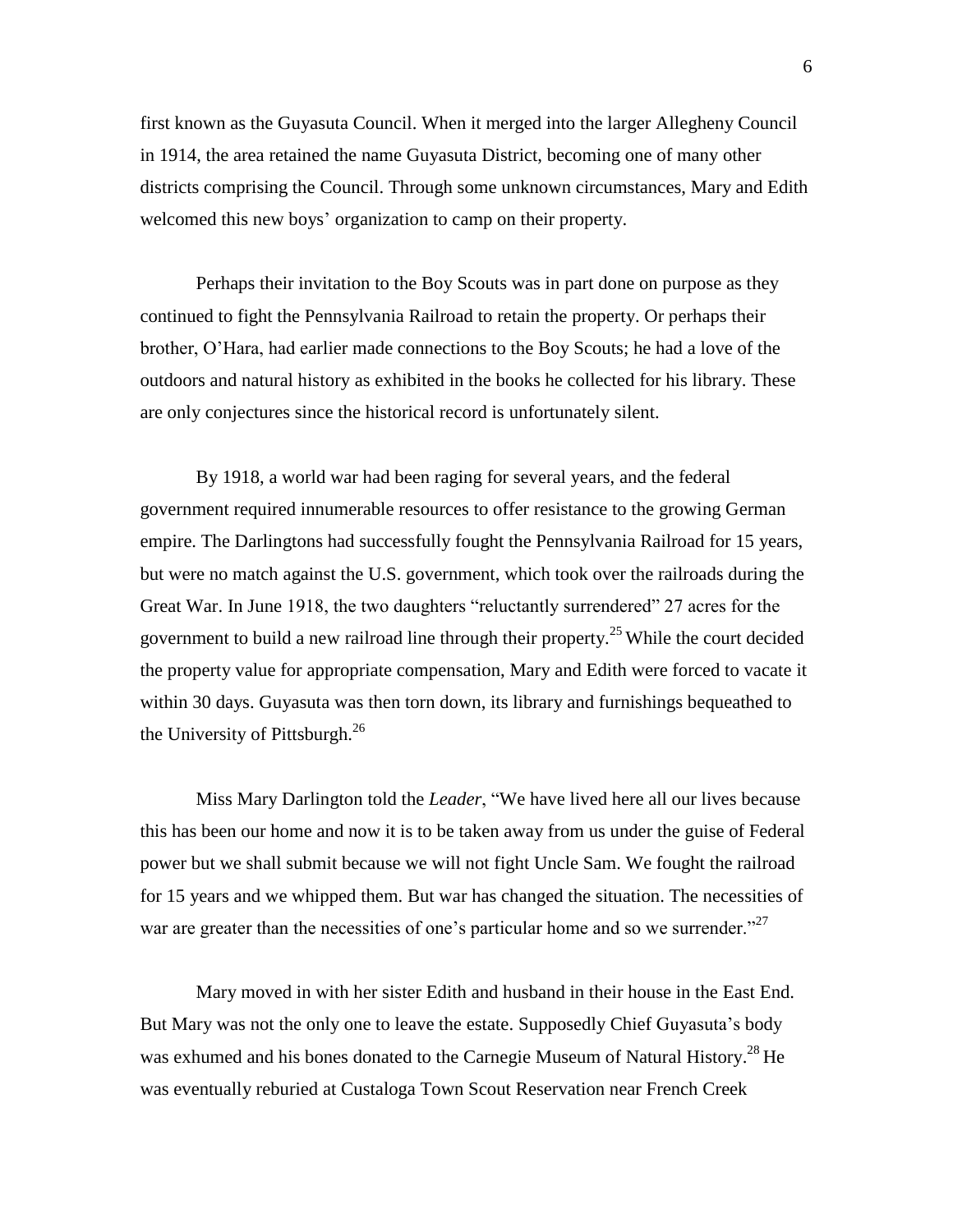Township, Pa., although other sources dispute whether he had ever been buried at Guyasuta at all.<sup>29</sup> Despite the emotional toil, pain, and frustration this series of events must have caused, the sisters were compensated. *The Gazette Times* reported on May 14, 1919, that because the Darlington heirs and railroad company could not agree upon the land value, the Allegheny County board of viewers would assess the damages. The sum granted was \$495,427.<sup>30</sup> They obviously sympathized with the daughters having given them "one of the largest awards ever."<sup>31</sup>

When Mary vacated Guyasuta in June 1918, it is clear that the relationship with the Boy Scouts was special. Apparently, she had "long cherished the idea of making this property over to the Boy Scouts organization of Allegheny County."<sup>32</sup> John H. Nicholson, a member of the BSA Council Executive Board, and Erasmus Wilson, president of the Boy Scouts of Allegheny County (also a distinguished writer of the daily column "Quiet Observations" in the *Gazette Times*), were instrumental in laying the groundwork for securing the property.<sup>33</sup> A meeting held at the Allegheny County Council headquarters in 1922 was devoted to the discussion of developing Guyasuta into a Boy Scout campground. The June 3 section of "The Trail of the Boy Scouts" in *The Pittsburgh Press* reported on the meeting led by C.L. Pierce, Jr., council president, regarding how to "carry out the plans of Miss Mary O"Hara Darlington, who gave use of this pretty forest reserve to the Boy Scouts of the entire county. Plans for the development of the reserve were discussed. It is intended to fit the big grounds for every use the Scouts may make of it under their rules, for swimming, tracking, camping, signaling, bird and tree study, outdoor games and others."<sup>34</sup>

The use of this land in such a capacity by such a new organization must have meant a great deal to Mary Darlington, by now sole possessor of the estate. When she died in 1925, she bequeathed part of her estate to the University of Pittsburgh to support the Darlington Memorial Library to preserve the family"s historical treasures. She also left what had become known as the "Guyasuta Reservation" to the Boy Scouts. Her will reads in part: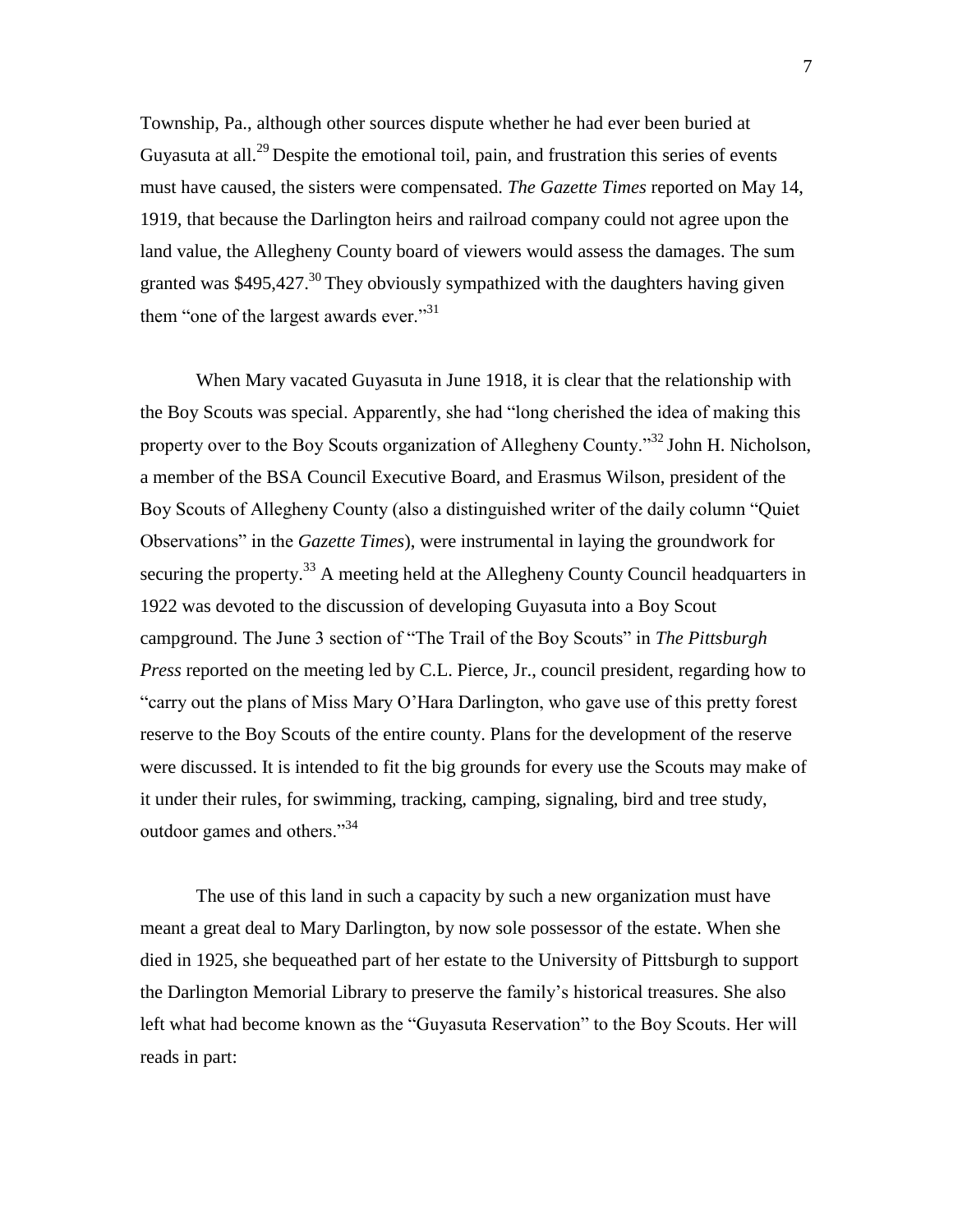This tract of land to be owned by the Boy Scouts as they have been using it for several years. The official name to be, "The Darlington Bird Sanctuary, Guyasuta Reservation." to be under the auspices of the Commonwealth of Pennsylvania Forestry Department, to preserve wild flowers and other plants and trees as well as birds and small animals. $35$ 

An October 1927 article in *The Pittsburgh Press* confirmed this gift, and added that "the Squaw Run property was left to the Boy Scouts for a bird sanctuary."<sup>36</sup>

The Boy Scouts were camping at Guyasuta almost a decade before the property became officially theirs in 1925. It was just a valley mostly untouched by any noticeable human improvements, but the men (many former Scouts) returning from World War I were eager to expend their energy on volunteering to build Guyasuta for the next generation. About the only installations that existed at the camp in 1918 were a dirt road, a crude footbridge, and a lean-to. Within a decade, that was no longer the case. In 1927, Scouts, adult leaders, and outside volunteers finished constructing the property"s first permanent structure, the appropriately named Darlington Lodge, made from donated telephone poles. The lodge was the general meeting place for all activities and the center of Scouting affairs on the grounds. A dormitory annex that slept 40 Scouts was soon added. Sadly, Darlington Lodge burned to the ground in the early 1940s and was never replaced.

Due to its ease of accessibility, Guyasuta Reservation was becoming home to more and more Scouting activity because it could be reached on foot from many Pittsburgh neighborhoods, was easily accessed by regular bus service, and was a short drive from any part of Allegheny County. As year-round weekend camping became a priority, Scouts constructed "frame clapboard cabins with bunks and pot-bellied stoves or fireplaces" to accommodate troops who had little to no equipment for camping outside.<sup>37</sup>At first their shelters bore such nondescriptive names as Brown cabin and Green, but this soon gave way to naming the cabins after Indian tribes. As the winter of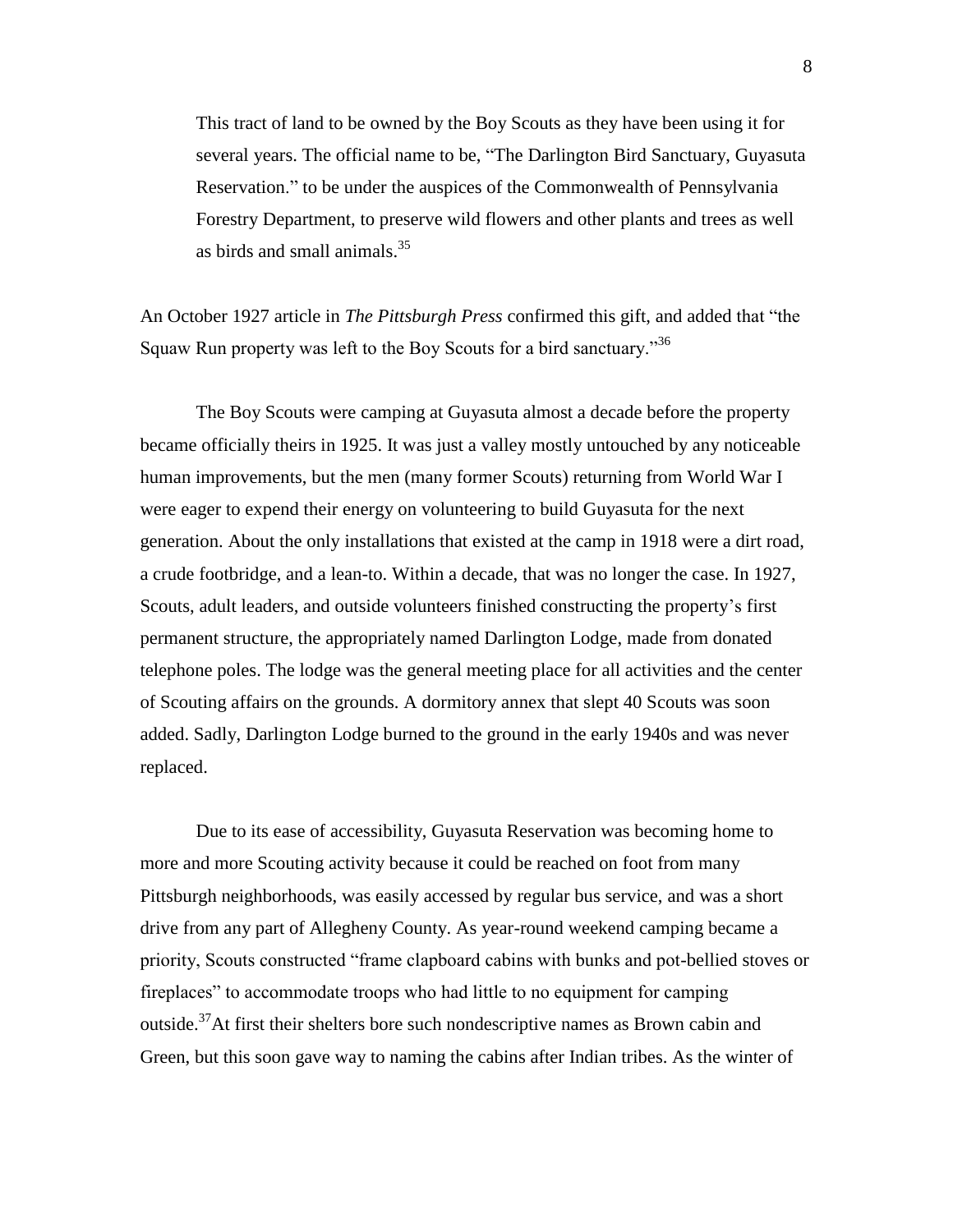1928 approached, the Boy Scouts were looking forward to their first winter camp of the year at Guyasuta as *The Pittsburgh Press* reported December 28:

A score of boys from Allegheny County Council West, brimming over with enthusiasm, praying for snow and frozen water pail and the long white winter trail, assembled in the Scout bunk house…. And so the names of the intrepid youths of the district go down as pioneers, as boys to whom the hardships are only hazards in a fine game and whose life is exciting in the measure that it is difficult. So the flag flies high over the crude camp buildings and the brown of Scout uniforms dot the hillsides near Aspinwall. $^{38}$ 

Although it is unknown how many "intrepid youths" participated in this winter camp, by this time the Allegheny Council had grown to more than 4,700 Scouts comprising 194 troops.

When the post-war government emphasized a tree-planting campaign, the Boy Scouts rose to the occasion. According to an article in *The Pittsburgh Press* in 1929, the Scouts had greatly improved "Guyasuta Reservation," including clearing underbrush and dead wood to prepare for planting trees on a large scale.<sup>39</sup> Ten years earlier, the Scouts had planted pines and hemlocks provided by the State Department of Forestry for winter shelter for the birds, and cherry and mulberry trees, provided by Scout officials, "the fruit to be divided between birds and boys."<sup>40</sup> The black walnuts and conifers seen today in the lower valley sprang from those plantings nearly 100 years ago.

The 1930s witnessed a building boom at Camp Guyasuta, as the property became known by 1931. The Calvary Episcopal Church constructed a second log cabin to complement Darlington Lodge; this effectively doubled the number of Scouts who could spend the weekend. Other shelters and semi-permanent buildings arose throughout the woods, including several service buildings and the Trading Post, plus others built by the Rotarians and Kiwanians. During the summer of 1933, *The Pittsburgh Press* reported that "867 boys were recorded at Guyasuta with 52 troops being represented."<sup>41</sup> By the end of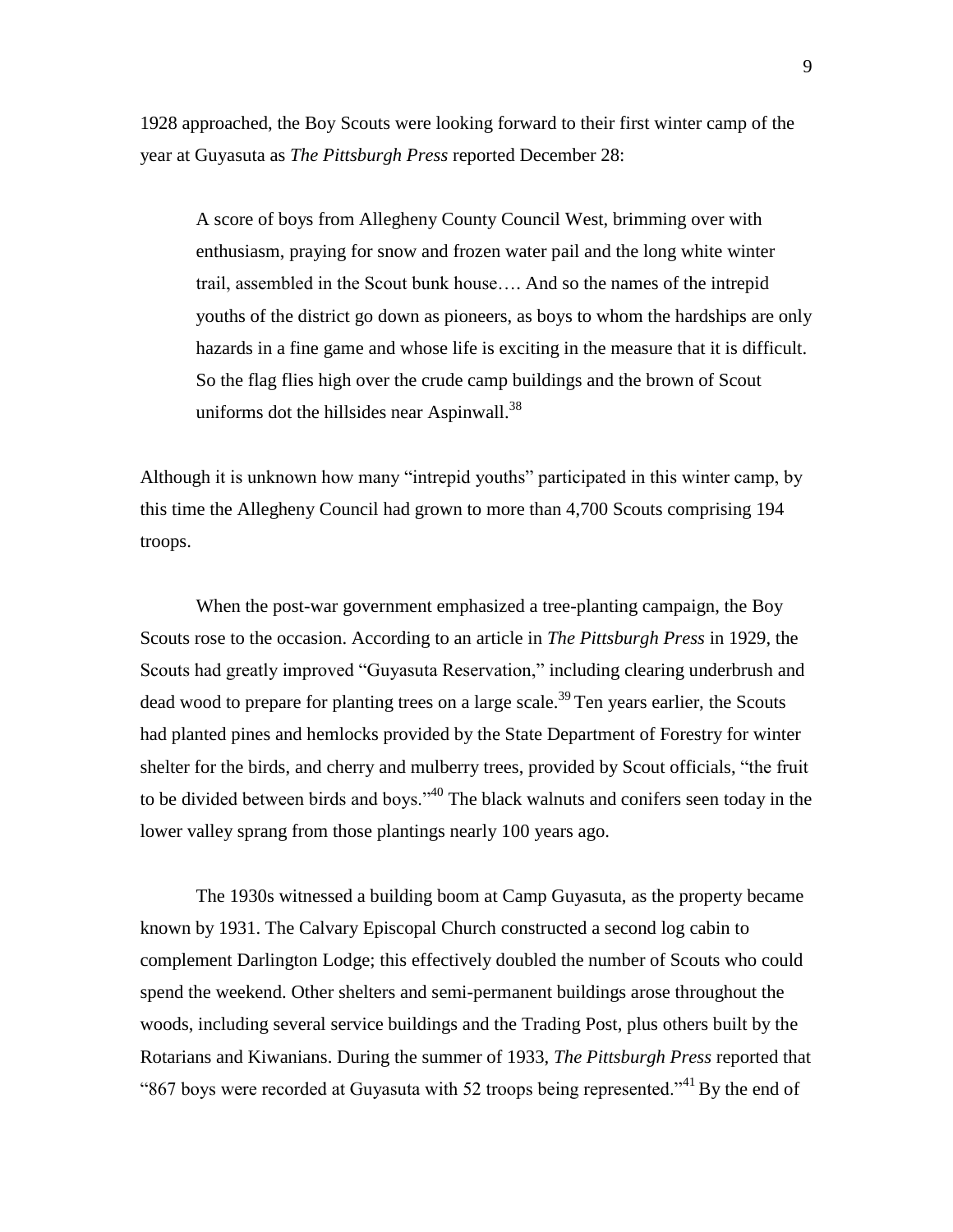the 1930s, the camp consisted of 14 cabins that could sleep 200 Scouts, with names such as Grimm Glass, Sherwood Manor, Green Lantern, Hiawatha, and Eagle"s Mere. Meanwhile, the Scouts had been busy clearing paths to create at least three designated hiking trails throughout the property as well as trailside shelters, outposts, rustic footbridges, and trail signs. Adirondack shelters and tent sites were dotted throughout the camp by the early 1940s.

Camp Guyasuta"s 25th anniversary came and went fairly unnoticed in 1943 as the country was in the midst of World War II. During the war years, Camp Guyasuta served as a National Defense training ground and offered civil defense courses. Construction and other improvements resumed in the post-war years when a pool was added. Likewise a firearms range introduced the boys to skeet and rifle practice; it was not uncommon for the boys to receive lessons from local police officers. By the 1950s, the camp"s growth had led to a need for a full-time ranger to live on the property year round; a home was built for this purpose in 1960. Reluctantly, but through necessity, the Boy Scouts gave up roughly 20 acres of the property"s southernmost portion to make way for Route 28 construction in the 1960s.

By this time Camp Guyasuta had evolved into a top-notch, short-term camp and training center, had outlived six other Council-operated camps, and was becoming "not only a Scoutland but sort of a showcase of Scouting activities and objectives."<sup>42</sup> Much of Camp Guyasuta"s growth was due in large part to support from the public and local charities. In return, the newly organized Friends of Scouting association routinely invited members of local communities to visit Camp Guyasuta and see firsthand how their resources were being spent. Nearby residents were encouraged to walk the grounds, picnic, and enjoy this pocket of untouched wilderness amidst rapidly industrialized Pittsburgh. Through the institution of American Heritage Campfires, the public was invited to spend summer Friday evenings at Camp Guyasuta's newly constructed amphitheatre enjoying lively American history presentations. Local personalities such as Jack Bogut and Bill Burns entertained audiences.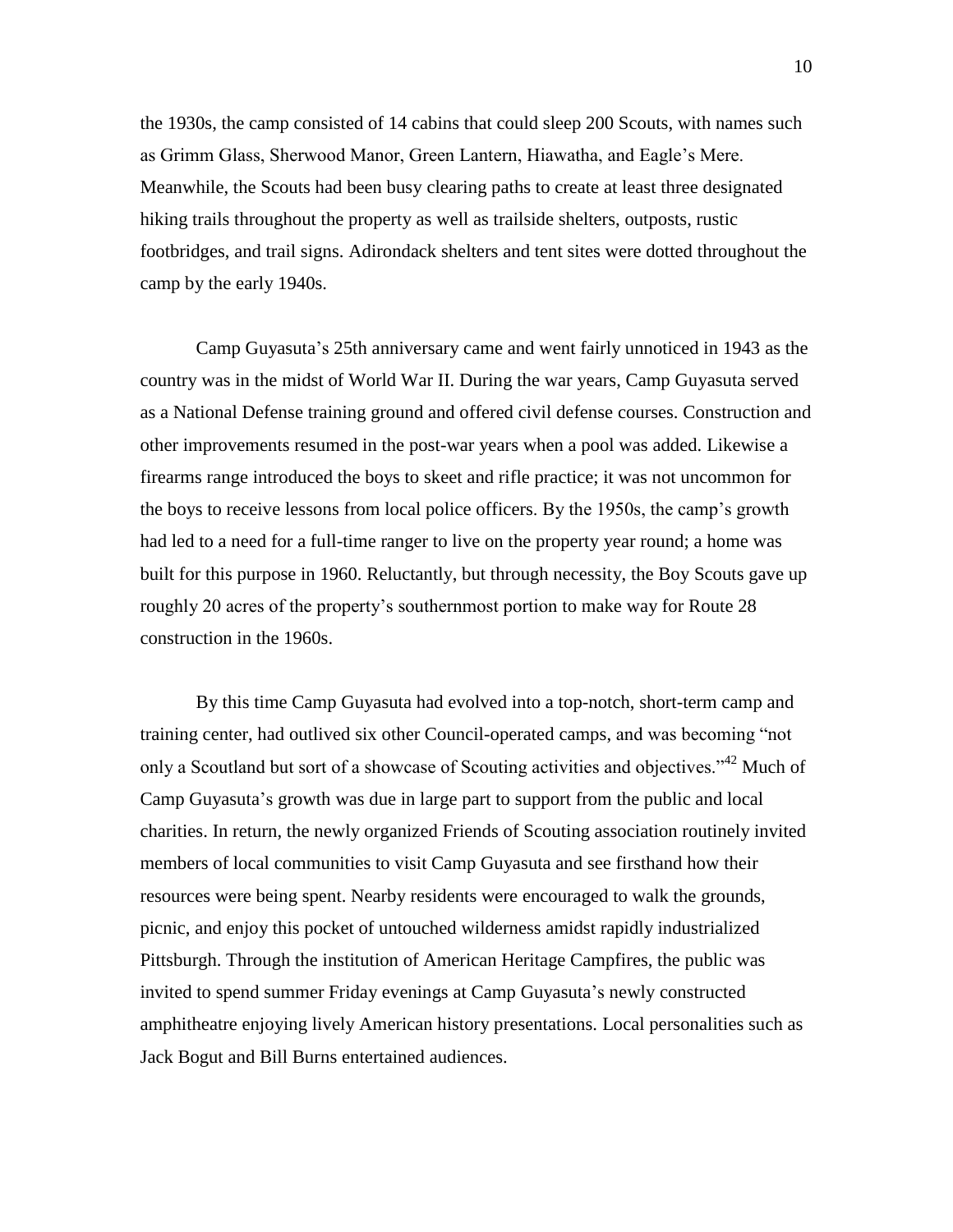As the 1970s came to an end, the camp"s infrastructure had markedly improved and the building campaign drew to a close. Camp Guyasuta became the "workshop" for building the infrastructure for Heritage Reservation, a new Boy Scout campground situated on 2,000 acres in Fayette County. Opened in 1980, Heritage offered a camping experience on a scale not imagined nor anticipated by earlier generations of Scouts. But it was the Scouts at Guyasuta who prepped and constructed the majority of items needed at Heritage, such as tent platforms, program boxes, stoves, carts, and sundry items.

Although the Rotary Lodge was added in 1990, more than two decades passed at Camp Guyasuta without significant improvement, yet the camp remained the primary short-term camp for the newly formed Greater Pittsburgh Council. By 1999, more than 3,000 Scouts had spent a portion of their summer there. Meanwhile, the camp was showing its age. Through a personal donation from Gerry and Audrey McGinnis, the McGinnis Education Center, a "green" facility, was constructed in 2005. This multipurpose center greets all Scouts and visitors entering Camp Guyasuta. In addition to sleeping 120 Scouts, the center boasts a large kitchen facility, meeting rooms, and administrative offices. The gift also enabled the Boy Scouts to build a high ropes course on the property as well as improve the Guyasuta Creek trail to accommodate persons with disabilities to hike to the nearby waterfalls.

The adjacent communities of Sharpsburg, Aspinwall, and Fox Chapel have welcomed these improvements and have contributed to Camp Guyasuta's success by donating equipment, improving traffic flow, and creating signage, among other things. Each year more than 20,000 boys and girls, Scouts and non-Scouts alike, from southwestern Pennsylvania visit Camp Guyasuta as part of a summer camp experience, day camp, class, or recreational activity. For instance, students from Taylor Allderdice High School have participated in the high ropes course as part of their freshmen orientation week to learn conflict resolution, problem solving, and team building. According to Camp Ranger Mike Daniher, "the opportunity for these kids to be in a wilderness setting and learn how to work with each other to solve problems really impacts them in a positive way when they go back to the classroom." Companies and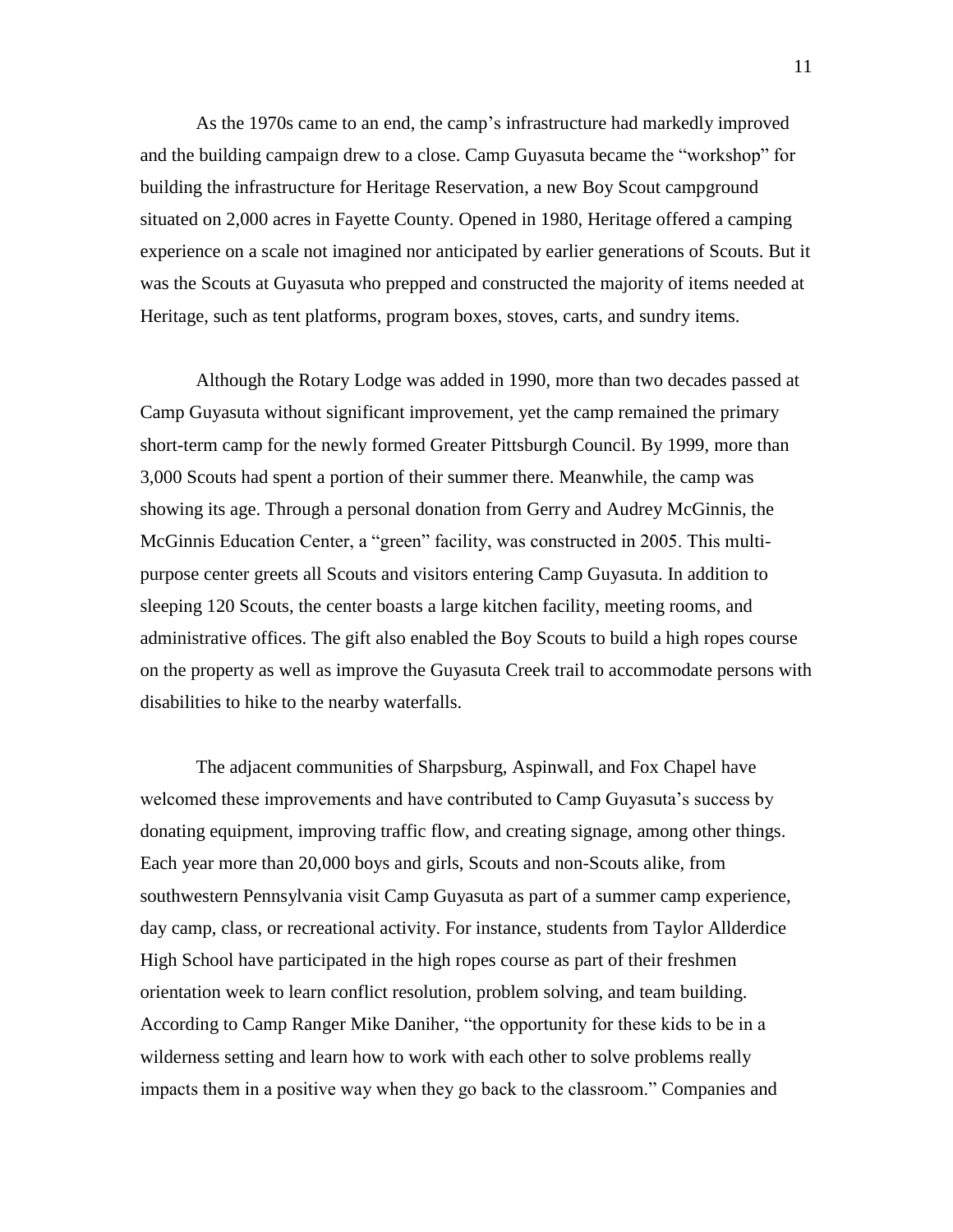non-profits utilize the McGinnis Center for day-long retreats and other meetings. And perhaps most importantly, Camp Guyasuta is open to the public for anyone to swim, hike, and enjoy the wildlife.

Whether the property has been called Great Meadows, Guyasuta Run, Darlington Run, Squaw Run, Guyasuta Reservation, The Darlington Bird Sanctuary, or just plain Guyasuta, its importance was perfectly summarized by Edmund Arthur back in 1926: "It seems entirely consistent that a property that has been almost from Revolutionary days in the ownership of one of the oldest and most prominent families in this vicinity, should now be dedicated to so worthy a public use as that provided by the will of Miss Darlington."<sup>43</sup> The Darlington family would be pleased to know how their land has benefitted the lives of countless boys and girls in southwestern Pennsylvania.

Visit the [Camp Guyasuta website](http://www.campguyasuta.org/) for more information about the camp.

**Ed Galloway** is head of the Archives Service Center at the University of Pittsburgh, where he manages the processing, preservation, and servicing of archival collections. He also coordinates digitization activities of primary research material for the University Library System, including the material found in the [Darlington Digital Library](http://darlington.library.pitt.edu/) and [Historic Pittsburgh.](http://digital.library.pitt.edu/pittsburgh/) His son is a member of BSA Troop 90 in Forest Hills.

<sup>1</sup> Mauro, Dick. "A Salute to Guyasuta: The Story of Our Valley" in *Communications Gap*. Allegheny Trails Council, Vol. 1, No. 2, February 1979.

<sup>2</sup> The Pittsburgh Press, December 30, 1906. Accessed **online** November 17, 2011.

<sup>3</sup> Fishman. Joel. "Historical Sketch to Land Titles in Western Pennsylvania," August 2002. Accessed *online* November 17, 2011.

<sup>4</sup> Warrantee atlas of Allegheny County, Pennsylvania, 1914, Plate no. 44. The atlas, which indicates the original land grant settlers of present-day Allegheny County, shows that the property was comprised of 229 acres and was first conveyed to Edward Bartholomew and surveyed in July 1785 by Francis Johnston. Accessed [online](http://images.library.pitt.edu/cgi-bin/i/image/image-idx?view=entry&cc=maps&entryid=x-14warp44) November 17, 2011.

<sup>5</sup> Harper, Frank C. *Pittsburgh of today, its resources and people*, Vol. 5 (New York: American Historical Society, 1931-1932), p. 164. Accessed [online](http://digital.library.pitt.edu/cgi-bin/t/text/text-idx?idno=05agf0269m;view=toc;c=pitttext) November 17, 2011.

<sup>6</sup> Arthur, Edmund W. *The Cardinal*, Vols. 3-4, Audubon Society of Sewickley Valley, 1926, p. 24.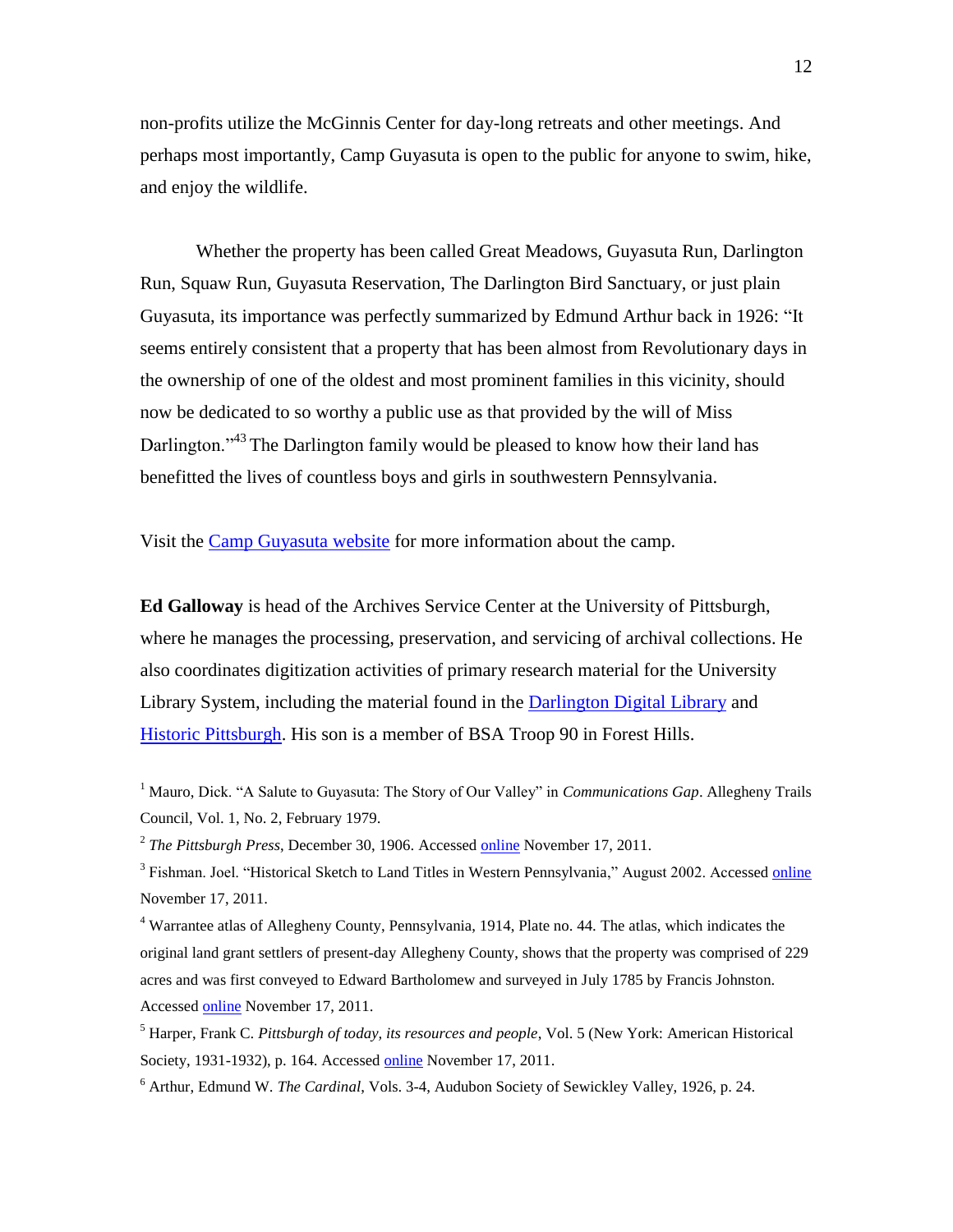<sup>7</sup> Tarbell, Arthur Wilson. *The Story of Carnegie Tech; being a history of Carnegie Institute of Technology from 1900 to 1935* (Pittsburgh: Carnegie Institute of Technology, 1937), p. 130. Accessed [online](http://digital.library.pitt.edu/cgi-bin/t/text/text-idx?idno=00agk8894m;view=toc;c=pitttext) November 17, 2011.

<sup>8</sup> Mulkearn, Lois and Edwin V. Pugh. *A traveler's guide to historic western Pennsylvania* (Pittsburgh: Univ. of Pittsburgh Press, 1954), p. 59. Accessed [online](http://digital.library.pitt.edu/cgi-bin/t/text/text-idx?idno=31735057894978;view=toc;c=pittpress) November 17, 2011.

<sup>9</sup> Daughters of the American Revolution, Pittsburgh Chapter. *Fort Duquesne and Fort Pitt, early names of Pittsburgh streets* (Pittsburgh: DAR, 1899), p. 42. Accessed [online](http://digital.library.pitt.edu/cgi-bin/t/text/text-idx?idno=00hc07443m;view=toc;c=pitttext) November 17, 2011.

 $10$  Arthur, 24.

<sup>11</sup> Wilson, Erasmus. *Standard history of Pittsburg, Pennsylvania* (Chicago: H.R. Cornell, 1898), p. 998. Accessed [online](http://digital.library.pitt.edu/cgi-bin/t/text/text-idx?idno=00hc03974m;view=toc;c=pitttext) November 17, 2011.

<sup>12</sup> Chalfant, Ella. *A goodly heritage: earliest wills on an American Frontier* (Pittsburgh: University of Pittsburgh Press, 1955), p. 200 indicates his will mentions no significant structures at Guyasuta. Accessed [online](http://digital.library.pitt.edu/cgi-bin/t/text/text-idx?idno=00afh9870m;view=toc;c=pitttext) November 17, 2011.

<sup>13</sup> Fleming, George Thorton. *History of Pittsburgh and environs, from prehistoric days to the beginning of the American revolution,* Vol. 5. (New York: American Historical Society, 1922), p. 161. Accessed [online](http://digital.library.pitt.edu/cgi-bin/t/text/text-idx?idno=05aee9405m;view=toc;c=pitttext) November 17, 2011.

<sup>14</sup> Darlington Family Papers, 1753-1921, DAR.1925.01, Darlington Collection, Special Collections Department, University of Pittsburgh. Accessed [online](http://digital.library.pitt.edu/cgi-bin/f/findaid/findaid-idx?type=simple;c=ascead;view=text;subview=outline;didno=US-PPiU-dar192501) November 17, 2011.

<sup>15</sup> *The Pittsburg Leader*, August 27, 1905.

<sup>16</sup> Herbert, Anne Hemphill. *Personal memories of the Darlington family at Guyasuta* (Pittsburgh:

University of Pittsburgh Press, 1949), p. 33. Accessed [online](http://digital.library.pitt.edu/cgi-bin/t/text/text-idx?idno=00add0707m;view=toc;c=pitttext) November 17, 2011.

<sup>17</sup> William Darlington obituary in *The New York Times*, September 30, 1889.

<sup>18</sup> *The Pittsburgh Press*, February 23, 1903. Accessed [online](http://news.google.com/newspapers?id=BggbAAAAIBAJ&sjid=mkgEAAAAIBAJ&dq=darlington%20and%20guyasuta&pg=1146%2C4280197) November 17, 2011.

<sup>19</sup> *The Pittsburg Leader*, August 27, 1905.

<sup>20</sup> *The Pittsburgh Press*, December 30, 1906. Accessed [online](http://news.google.com/newspapers?id=kBIbAAAAIBAJ&sjid=uUgEAAAAIBAJ&dq=darlington%20and%20guyasuta&pg=1299%2C6318703) November 17, 2011.

 $21$  Ibid.

 $22$  Ibid.

 $^{23}$  Ibid.

<sup>24</sup> *The Pittsburgh Press*, April 20, 1918. Accessed [online](http://news.google.com/newspapers?id=OB8bAAAAIBAJ&sjid=aEkEAAAAIBAJ&dq=darlington%20and%20guyasuta&pg=3836%2C1298258) November 17, 2011.

<sup>25</sup> *The Pittsburgh Press*, June 30, 1918. Accessed [online](http://news.google.com/newspapers?id=WrcaAAAAIBAJ&sjid=cEkEAAAAIBAJ&dq=darlington%20and%20guyasuta&pg=1968%2C4589114) November 17, 2011.

<sup>26</sup> Starrett, Agnes. *The Darlington Memorial Library* (Pittsburgh: Univ. of Pittsburgh Press, 1938), p. 2. Accessed [online](http://digital.library.pitt.edu/cgi-bin/t/text/text-idx?idno=00adg0067m;view=toc;c=pitttext) November 17, 2011.

<sup>27</sup> *The Pittsburg Leader*, June 29, 1918.

 $28$  Arthur, 24.

<sup>29</sup> Gay, Vernon and Marilyn Evert. *Discovering Pittsburgh's sculpture* (Pittsburgh: Univ. of Pittsburgh Press, 1983), p. 337. Accesse[d online](http://digital.library.pitt.edu/cgi-bin/t/text/text-idx?idno=31735057894895;view=toc;c=pittpress) November 17, 2011.

 $30$  Starrett, 2.